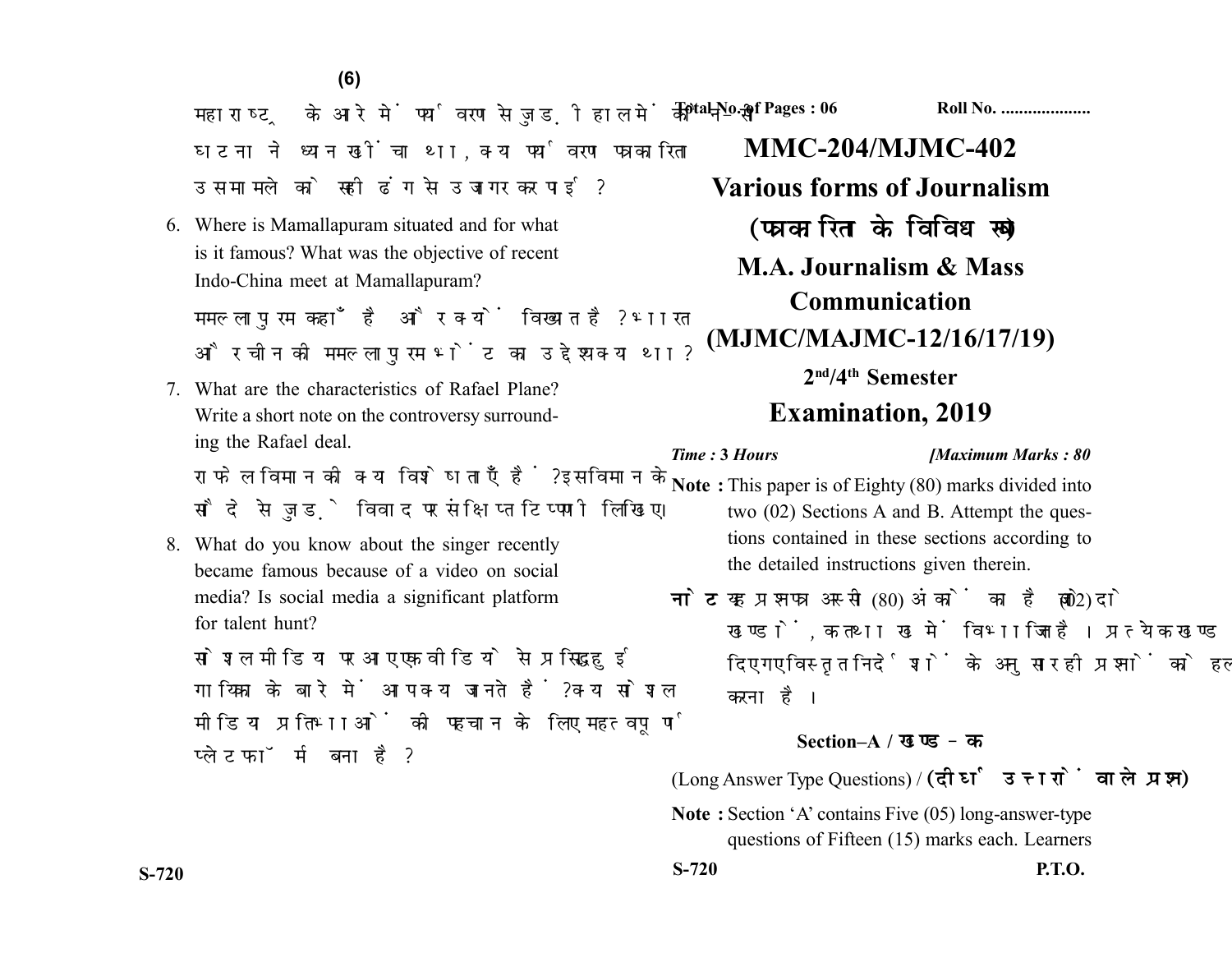# **(4)(3)**

निम्न पर संक्षिप्त टिप्पणियाँ लिखिए-

- (अ) स्वच्छ भारत अभियान
- (ब) गली ब्वॉय
- (स) सामुदायिक रेडियो
- (द) नीति आयोग
- (य) चंद्रयान-दो
- 3. What skills are required for a foreign correspondent? Explain the challenges faced by a reporter working abroad.

विदेश संवाददाता के लिए किन कौशलों की जरूरत पड़ती है? विदेश में कार्यरत संवाददाता की चुनौतियों का वर्णन कोजिए।

4. Describe the various forms of Film Journalism with examples.

फिल्म पत्रकारिता के विभिन्न स्वरूपों का उदाहरण सहित वर्णन कोजिए।

- 5. Write short notes on :
	- (a) Objectives of Health Journalism
	- (b) Contempt of Court

- (c) Laws of Defamation
- निम्न पर संक्षिप्त टिप्पणियाँ लिखिए-
- (अ) स्वास्थ्य पत्रकारिता के उद्देश्य
- (ब) अदालत की अवमानना
- (स) मानहानि कानुन

#### **Section–B /**

(Short-Answer-Type Questions) / (लघु उत्तरों वाले प्रश्न)

- **Note :** Section 'B' contains Eight (08) short-answertype questions of Seven (07) marks each. Learners are required to answer any Five (05) questions only. **(5×7=35)**
- नोट: खण्ड 'ख' में आठ (08) लघु उत्तरों वाले प्रश्न दिये गये हैं, प्रत्येक प्रश्न के लिए सात (07) अंक निर्धारित हैं। शिक्षार्थियों को इनमें से केवल पाँच (05) प्रश्नों के उत्तर देने हैं।
	- 1. Name two magazines each being published in Hindi and English respectively. Give the name of their editors and publishers also.
		- हिंदी और अंग्रेजी भाषाओं में प्रकाशित हो रहीं दो-दो प्रमख पत्रिकाओं. उनके संपादकों और प्रकाशकों के

**S-720 P.T.O. S-720**